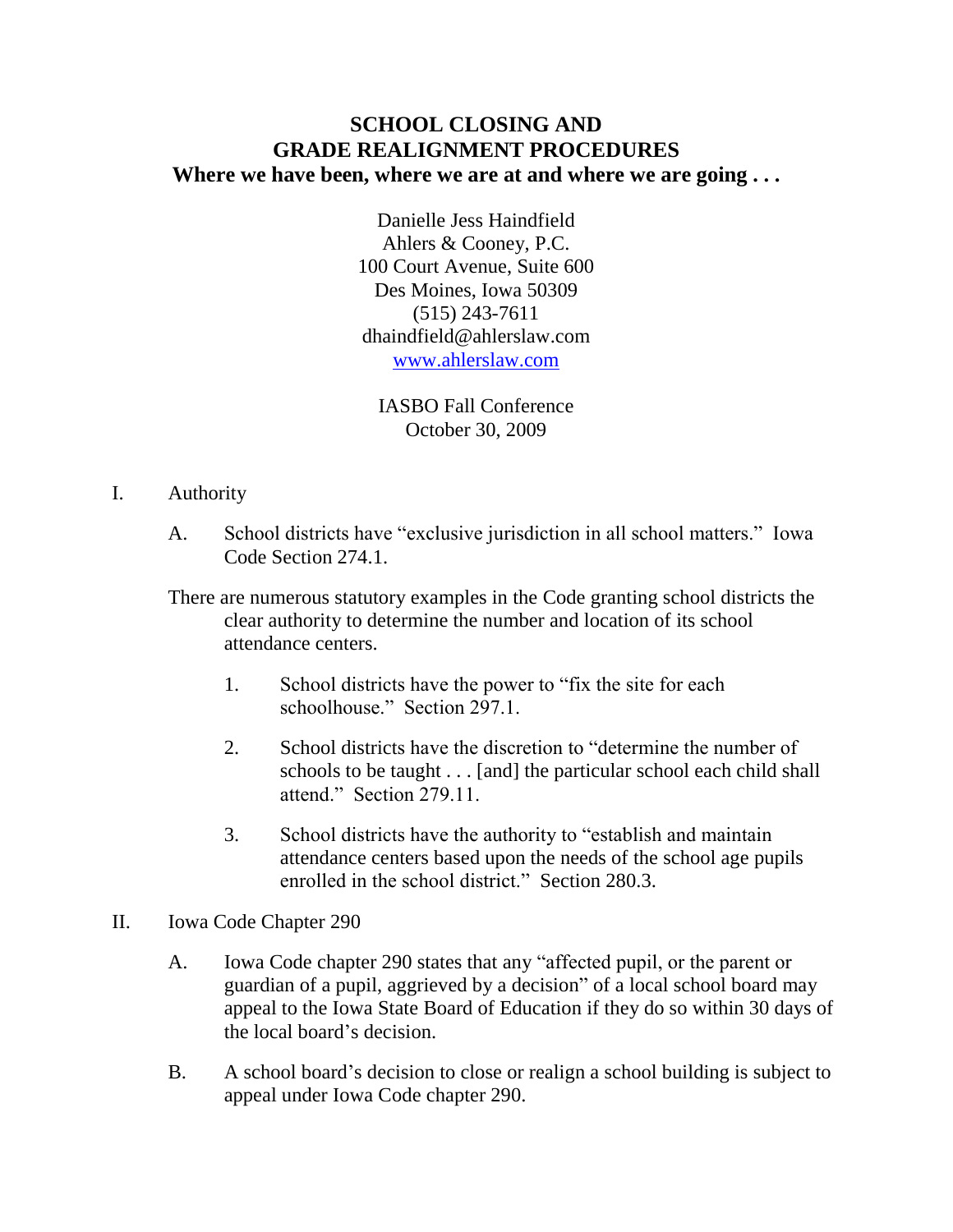- C. If a timely appeal is filed, under Iowa Code chapter 290 it will be the responsibility of the board secretary to forward to the Iowa State Board of Education all the relevant minutes, tape recordings, etc., which document the board"s decision and the basis and rationale behind the board"s decision.
- D. On appeal, the Iowa State Board of Education may affirm, modify or reverse the local board"s decision or direct a rehearing of the case. Iowa Code §256.7(6).
- E. In order to determine which action to take, the administrative law judge in a 290 appeal will conduct a hearing to determine: 1) whether the board had the authority (express or implied) to do what it did, and 2) if authority is established, whether the action taken by the board was "reasonable" or, in the alternative, whether such action was an abuse of the Board"s statutory authority and/or discretion.
- III. Barker Guidelines
	- A. In 1977, in *In re Norman Barker*, 1 D.P.I. App. Dec. 145, the Iowa Department of Public Instruction (what is now the Iowa Department of Education) suggested certain criteria which, if utilized in the process of deciding to close a school, indicate that the decision was reasonably made after due consideration.
	- B. These recommended procedures or criteria for school closings became known as the "Barker Guidelines" based on the name of the case in which they were created.
	- C. The Barker Guidelines specifically recommended the following: 1) the establishment of a time-line for the various steps present in the making of an important decision to close a school; 2) an informed public and public discussion of the school closing issue; 3) sufficient research, study and planning be carried out by the board and administration prior to making a decision; 4) the discussion surrounding the school closing decision was to be open and frank; 5) a proper record was to be made of all steps taken in the making of the decision; and 6) the final decision whether to close a school was to be made in an open public meeting.
	- D. The Department discussed the scope of these guidelines in *In re Bryson Hendricks*, 3 D.P.I. App. Dec. 379 and noted that: "It must be remembered that the Barker Guidelines are merely that. They are not enforceable statutes or rules. They were devised not for the purpose of governing local decision-making, but for aiding an open and informed decision-making."
	- E. Despite this guidance regarding the scope of the Barker Guidelines, the Department's case law in the 80s and 90s clearly showed that any school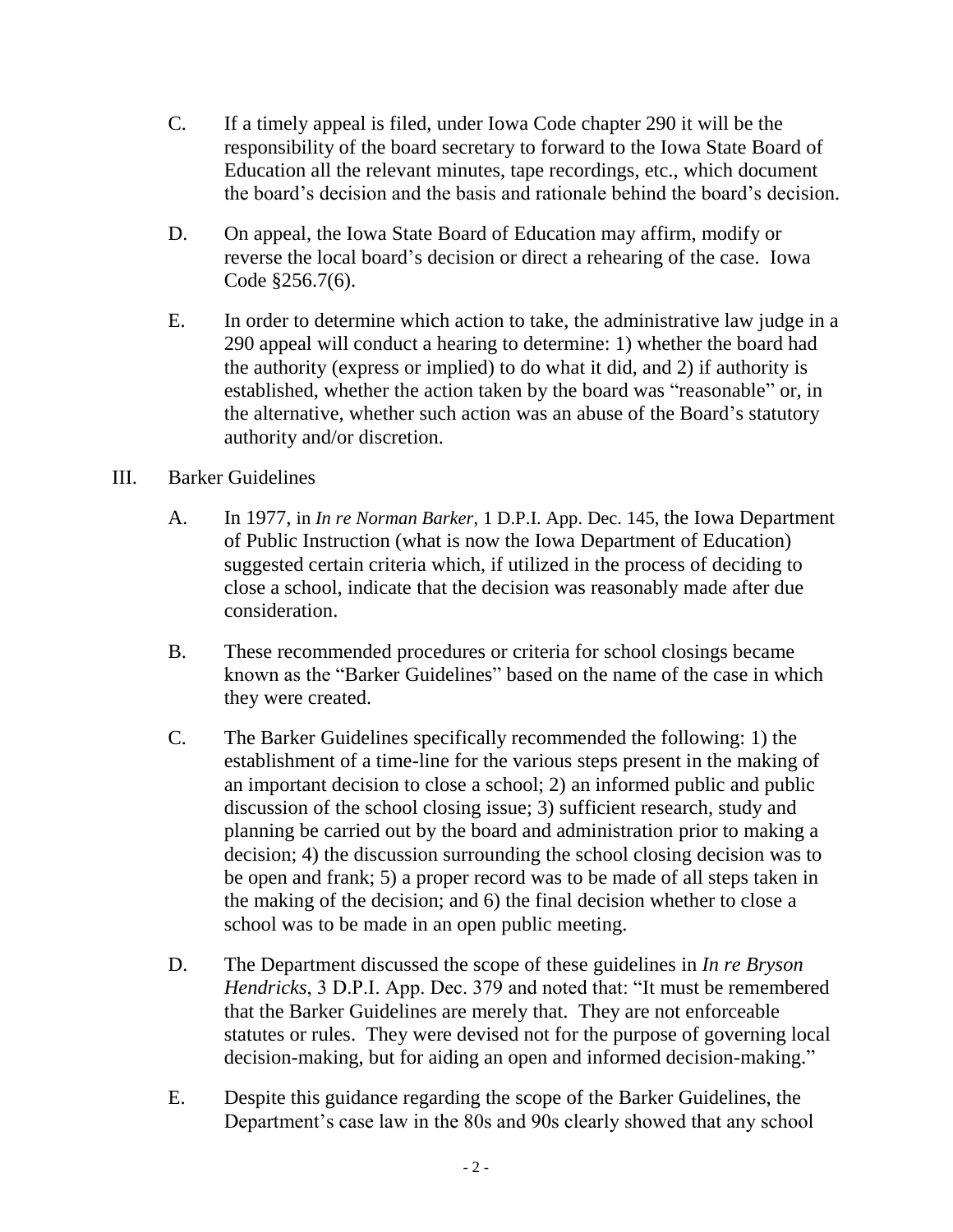district who failed to follow, at least in most part, the Barker Guidelines, when conducting a school closing was most likely going to have that decision challenged successfully on appeal.

- IV. Department of Education Rules on School Closings and Grade Realignment
	- A. In 2003, the Iowa State Board of Education decided to make the Barker Guidelines more easily and uniformly enforceable and, therefore, adopted formal administrative rules incorporating the essence of the former Barker Guidelines.
	- B. These rules were originally adopted and found at 281 I.A.C. 19.1, 19.2.
	- C. These rules specifically stated as follows:
		- 1. 281 I.A.C. 19.1 Policy

The board of directors of a school district has discretion as to the number of attendance centers it shall operate within the district. The process for determining whether to close an attendance center must involve public notice, public consideration and public involvement. The policies set forth in rule 281 I.A.C. 19.2 are meant to ensure full opportunity for public participation in the relevant events. It is intended that the policies shall be implemented by local boards in such a way as will most reasonably accommodate the specific facts and circumstances surrounding the decision with which the local board is faced.

2. 281 I.A.C. 19.2 Attendance Center Closing Procedure

When making a decision regarding whether to close an attendance center within its district, the board of directors of a school district shall substantially comply with all of the following steps:

- a. The board shall establish a time line in advance for carrying out the procedures involved in making the decision on the matter, focusing all aspects of the time line upon the anticipated date that the board will make its final decision on the matter.
- b. The board shall inform segments of the community within its district that the matter is under consideration by the board. This shall be done in a manner reasonably calculated to apprise the public of that information.
- c. The board shall seek public input in all study and planning steps involved in making the decision.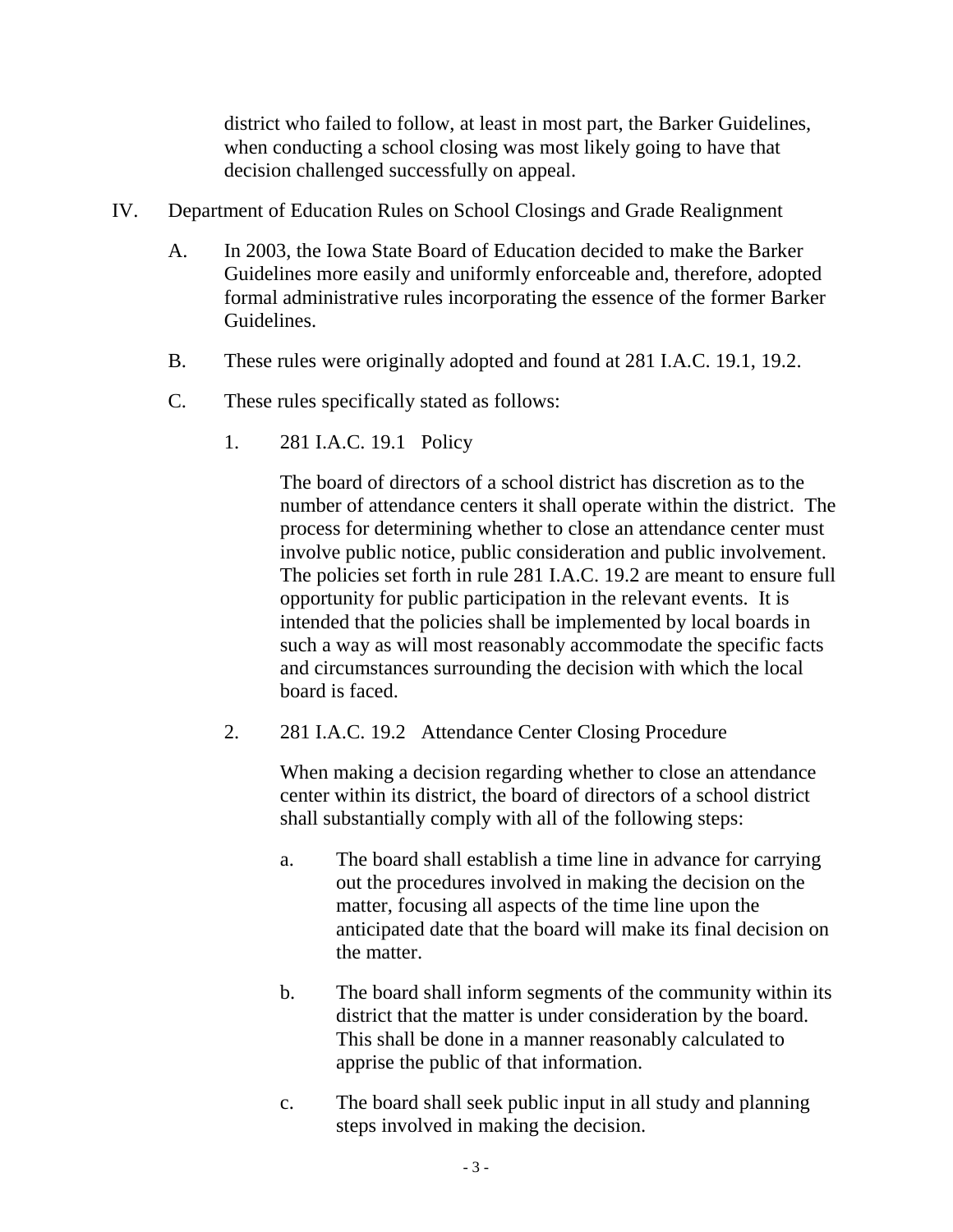- d. The board and groups and individuals selected by the board shall carry out sufficient research, study and planning. The research, study and planning shall include consideration of, at a minimum, student enrollment statistics, transportation costs, financial gains and losses, program offerings, plant facilities, and staff assignment.
- e. The board shall promote open and frank public discussion of the facts and issues involved.
- f. The board shall make a proper record of all steps taken in the making of the decision.
- g. The board shall make its final decision in an open meeting with a record made thereof.
- D. The State Board also expanded the essence of the Barker Guidelines to cover not only school building closures, but also the realignment of attendance centers. The guidelines or steps that were to be substantially followed when realigning a school building were:
	- 1. 281 I.A.C. 19.3 Grade Realignment Procedures
		- a. The board and groups and individuals selected by the board shall carry out sufficient research, study and planning. The research, study and planning shall include consideration of, at a minimum, student enrollment statistics, transportation costs, financial gains and losses, program offerings, plant facilities, and staff assignment.
		- b. The board shall post or cause to be posted the grade realignment proposal in a prominent place at the affected attendance center(s). The board shall also publish the grade realignment proposal in the agenda of an upcoming board meeting open to the public.
		- c. The board shall promote open and frank public discussion of the facts and issues involved.
		- d. The board shall make its final decision in an open meeting with a record made thereof.
- E. These rules for both the closure and realignment of school buildings remained in full force and effect until this year and the Iowa Supreme Court"s decision in *Wallace et al. v. Iowa State Board of Education and the*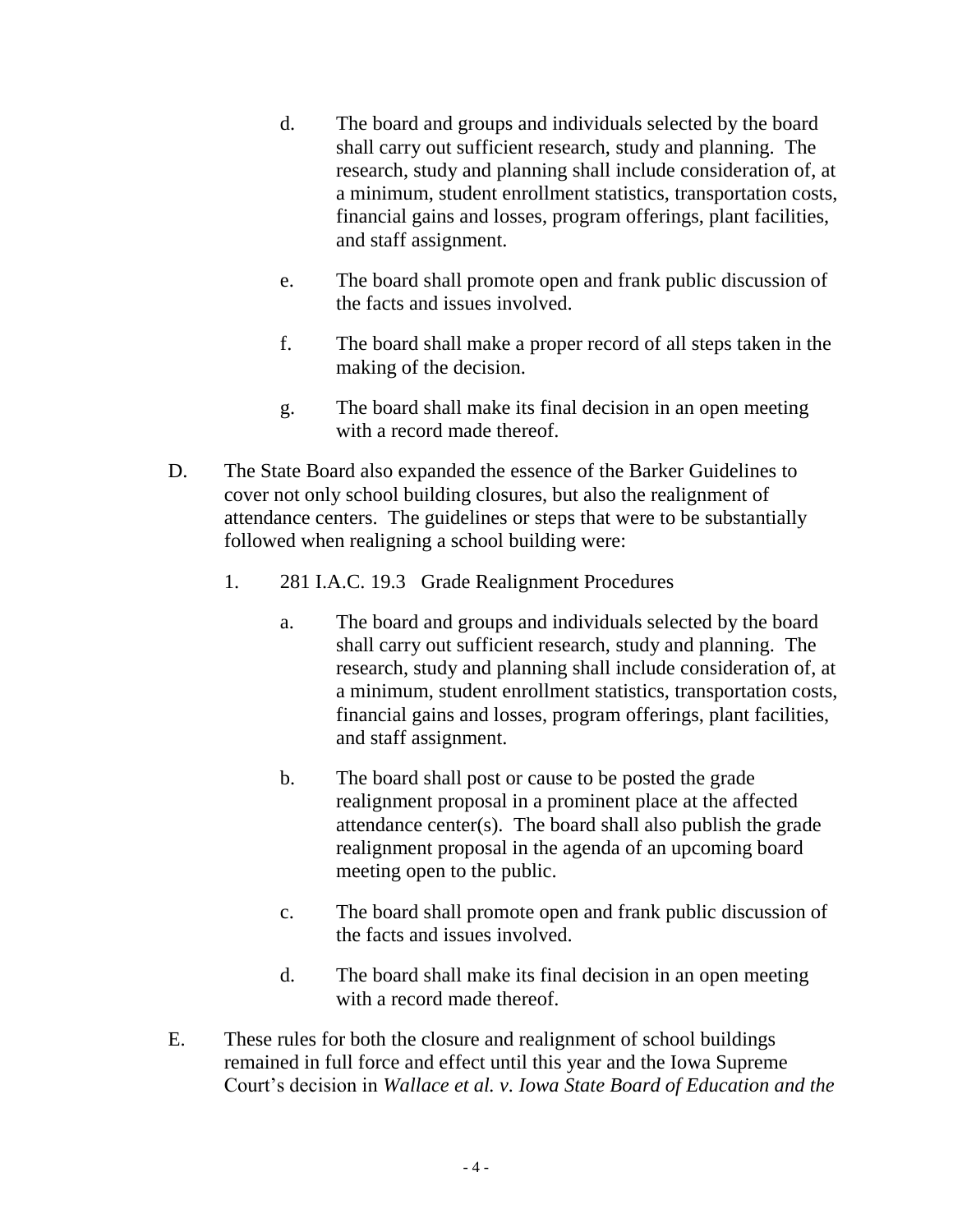*Des Moines Independent Community School District Board of Directors*. No. 07-0943 (July 31, 2009).

- V. Wallace*, et al v. Iowa State Board of Education and the Des Moines Independent Community School District Board of Directors*
	- A. Factually, *Wallace* involved the appeal of the Des Moines School District"s July 2005 decision to close five of its schools, as a result of projected revenue shortfall and increased costs associated with its Schools First program funded by the then local option sales tax for school infrastructure.
	- B. The Iowa State Board of Education affirmed the Des Moines School District's decision to close the five schools. The appellants then sought judicial review of the State Board"s decision in district court. The district court then affirmed the decision of the State Board (which also acted to affirm the decision of the Des Moines School District). The appellants then appealed the district court's decision to the Iowa Supreme Court.
	- C. At the Iowa Supreme Court, the State Board of Education had to defend its decision to affirm the Des Moines School District's decision to close the five schools. The State Board focused its case on why it was reasonable for the State Board to conclude, based on the record presented, that the Des Moines School District had substantially complied with the State Board"s rules on school closures in deciding to close the five schools.
	- D. The Des Moines School District chose to intervene in the *Wallace* case not only to argue that it had substantially complied with the State Board's rules on school closures, but more importantly, that even if it hadn"t substantially complied with the State Board"s rules, it did not matter because the rules were void. The District argued that the State Board had not been given the statutory authority from the legislature to adopt the rules in the first place.
	- E. In throwing out the State Board of Education"s administrative rules on school closures, (which essentially codified the previous Barker Guidelines), the Court held that:

"Given the broad express powers granted by the Legislature to local school districts in such matters, and the notable absence of a legislative grant to the ISBE of authority to adopt rules regulating school closure decisions, we conclude a rationale agency could not conclude it had authority to propound rules 281 I.A.C 19.1, 19.2. The rules were based on ISBE"s erroneous interpretation of the statutes prescribing the scope of the agency"s rulemaking authority, and thus were "based upon an erroneous interpretation of a provision of law whose interpretation has not clearly been vetted by a provision of law in the discretion of the [ISBE]'... Accordingly, the rules are void."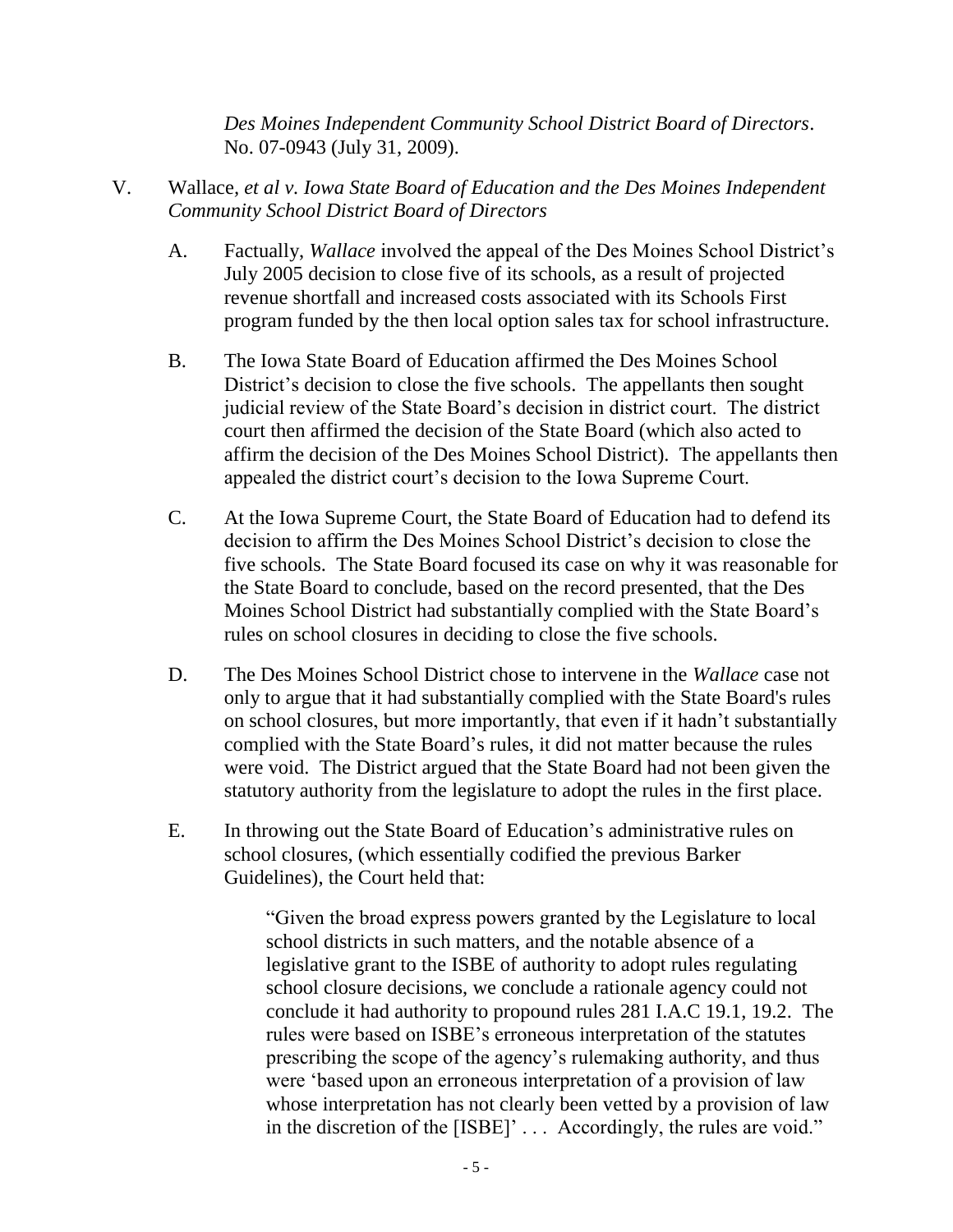- F. Even though the State Board"s rules on Grade Realignment (at 281 I.A.C. 19.3) were not specifically addressed in the Court"s opinion, based on the similarity between the school closure and grade realignment rules, it is probably safe to assume the grade realignment rules are also void.
- VI. No Administrative Rules, no Barker Guidelines. . . Now What?
	- A. The Court in *Wallace* ruled that a school district's decision to close a school entails broad discretion.
	- B. The Standard of Review by the State Board of Education on chapter 290 school closing appeals WILL NO LONGER BE: Whether the school district substantially complied with the State Board"s administrative rules on school closings, but rather, WILL BE: Whether the school district's decision to close the school was an abuse of discretion.
		- 1. *Sioux City Comm. Sch. Dist. v. Iowa Dept. of Educ.*, 659 N.W.2d, 563, 568 (Iowa 2003) noted that, "where a statute provides for a review of a school district's discretionary action, the review, by necessarily implication, is limited to determining whether the school district abused its discretion."
	- C. Question -- How will the State Board of Education now decide whether a school district abused its discretion in deciding to close a school building?
		- 1. Utilizing some or all of the old Barker Guidelines found in prior State Board caselaw?
		- 2. Utilizing old State Board of Education and other caselaw to determine what constitutes an abuse of a [school district's] discretion?
		- 3. Create new "guidelines" it would like to see used in school closing and grade realignment cases, but not implement them into administrative rule?
		- 4. We won"t know for sure until the first school closing case is appealed and ruled upon after the *Wallace* case.
	- D. In the meantime, what should school districts do who want to close or realign school buildings in the near future?
		- 1. Start the process as soon as possible don"t wait and have to rush through the process.
		- 2. Stop . . .think . . . use common sense.